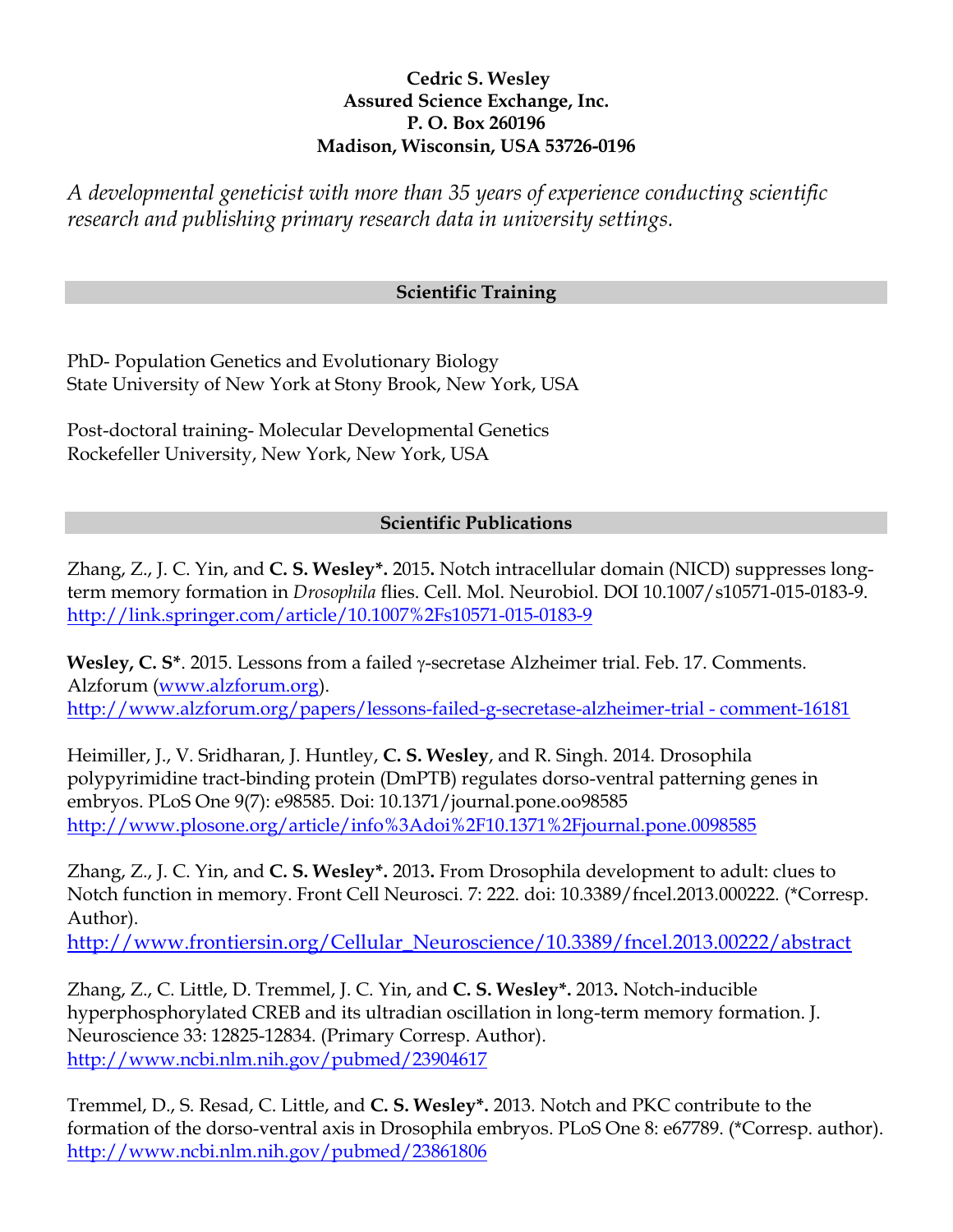**Wesley, C. S\***., H. Guo, K. A. Chaudhry, M. J. Thali, J. C. Yin, T. Clason, and U. V. Wesley. 2011. Loss of PTB or negative regulation of Notch mRNA reveals distinct zones of Notch and Actin protein accumulation in Drosophila embryo. PLoS One 6: e21876 (\*Corresponding Author). [http://www.plosone.org/article/info:doi/10.1371/journal.pone.0021876](http://www.plosone.org/article/info%3Adoi%2F10.1371%2Fjournal.pone.0021876)

Andrew Shepherd, Uma Wesley, and **C. S Wesley**\*. 2010. Notch and Delta mRNAs in early-stage and mid-stage drosophila embryos exhibit complementary patterns of protein-producing potentials. Dev Dyn. 2010 Mar 3. [Epub ahead of print] (\* = Corresponding author). <http://www.ncbi.nlm.nih.gov/pubmed/20201103>

Shepherd A, Ravinder Singh, and **C. S. Wesley**\*. 2009. Notch mRNA expression in Drosophila embryos is negatively regulated at the level of mRNA 3' processing. PLoS One 4: e8063. (\* = Corresp. author). [http://www.plosone.org/article/info:doi/10.1371/journal.pone.0008063](http://www.plosone.org/article/info%3Adoi%2F10.1371%2Fjournal.pone.0008063)

LeComte, M., U. Wesley, L-P. Mok, and **C. S. Wesley**\*. 2006. Evidence for the involvement of dominant negative Notch molecules in the normal course of *Drosophila* development. Dev. Dyn. 235: 411-426. ( $* =$  Corresp. author). <http://www3.interscience.wiley.com/cgi-bin/fulltext/112169984/HTMLSTART>

Bardot, B., L-P. Mok, T. Thayer, F. Ahimou, and **C. S. Wesley\***. 2005. The Notch amino terminus regulates protein levels and Delta-induced clustering of Drosophila Notch receptors. Exp. Cell Res. 304: 202-223. (\* = Corresp. author).

<http://www.ncbi.nlm.nih.gov/pubmed/15707586?dopt=Abstract>

Mok, L-P., T. Qin., B. Bardot, M. LeComte, A. Homayouni, F. Ahimou, and **C. S. Wesley\***. 2005. Delta activity independent of its activity as a ligand of Notch. BMC Dev. Biol., 5:6 (\* = Corresp. author).<http://www.biomedcentral.com/1471-213X/5/6>

Ahimou, F., L-P. Mok, B. Bardot, and **C. S. Wesley\***. 2004. The adhesion force of Notch with Delta and the rate of Notch signaling. J. Cell Biol. 167: 1217-1229. (\* = Corresp. author). <http://www.jcb.org/cgi/content/full/167/6/1217>

**\*Wesley, C. S.\*** and Lee-Peng Mok. 2003. Regulation of Notch signaling by a novel mechanism involving Suppressor of Hairless stability and carboxyl terminus-truncated Notch. Mol. Cell. Biol. 23: 5581-5593. *Mol. Cell. Biol.* 23: 5581-5593. (\* = Corresp. author). <http://mcb.asm.org/cgi/content/full/23/16/5581?view=long&pmid=12897132>

Powell, P. A.<sup>#</sup>, **C. S. Wesley<sup>#</sup>**, S. Spencer, and R. L. Cagan. 2001. Scabrous complexes with Notch to mediate boundary formation. Nature 409: 626-30 (# = equal authorship). Correction for error in authorship notation in Nature: 410: 718.

[http://www.nature.com/nature/journal/v409/n6820/abs/409626a0.html;jsessionid=1977CFD96](http://www.nature.com/nature/journal/v409/n6820/abs/409626a0.html;jsessionid=1977CFD9616658C66B9C3743F8E69725) [16658C66B9C3743F8E69725](http://www.nature.com/nature/journal/v409/n6820/abs/409626a0.html;jsessionid=1977CFD9616658C66B9C3743F8E69725)

**Wesley, C. S**\*. and L. Saez. 2000. Notch responds differently to Delta and Wingless in cultured Drosophila cells. J. Biol. Chem. 275 (13): 9099-9101 (\* = Corresp. author). <http://www.jbc.org/cgi/content/full/275/13/9099>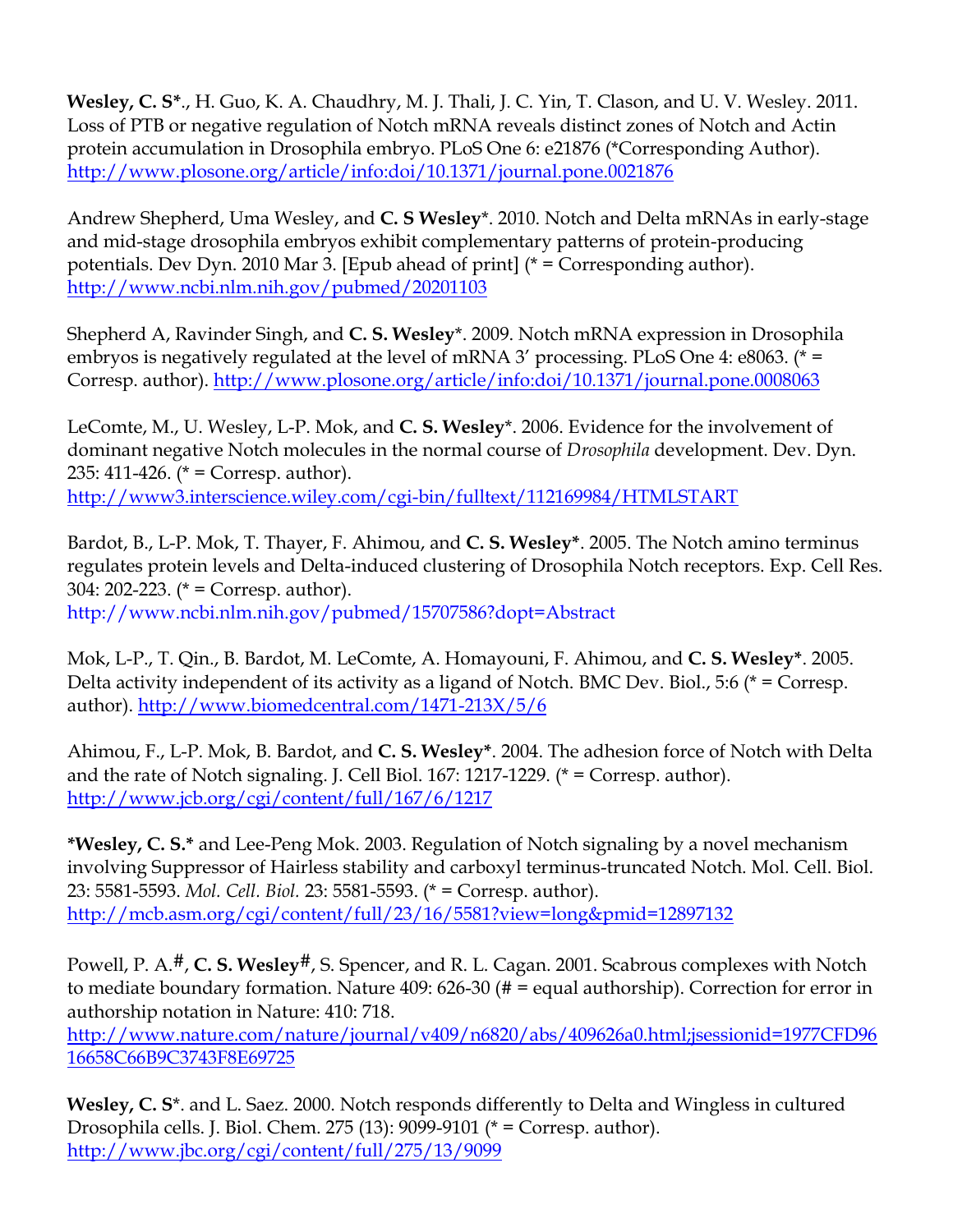**Wesley, C. S**\*. and L. Saez. 2000. Analysis of Notch lacking the carboxyl terminus identified in Drosophila embryos. J. Cell. Biol. 149: 683-696 (\* = Corresp. author). <http://www.jcb.org/cgi/content/full/149/3/683>

**Wesley, C. S**. 1999. Notch and Wingless regulate expression of cuticle patterning genes. Mol. Cell. Biol. 19: 5743-5758.<http://mcb.asm.org/cgi/content/full/19/8/5743?view=long&pmid=10409762>

Wesley U. V. and **C. S. Wesley**. 1997. Rapid directional walk within DNA clones by Step-out PCR. In *PCR Cloning Protocols. From Molecular Cloning to Genetic Engineering*. (Ed. Bruce A. White). pp. 279-285. Humana Press, New Jersey.

Kloss, B., J. L. Price, L. Saez, J. Blau, A. Rothenfluh, **C. S. Wesley**, M. W. Young. 1998. The *Drosophila* clock gene *double-time* encodes a protein closely related to human casein kinase 1□. Cell 94: 97-107.

Young, M. W. and **C. S. Wesley**. 1997. Diverse roles for the Notch receptor in the development of *D*. *melanogaster.* Perspectives on Developmental Neurobiology 4: 345-355.

Myers, M. P., K. Wager-Smith, **C. S. Wesley**, M. W. Young, and A. Sehgal. 1995. Positional cloning and sequence analysis of the *Drosophila* clock gene, *timeless*. Science 270: 805-808.

**Wesley, C. S**., M. P. Myers, and M. W. Young. 1994. Rapid sequential walking from termini of cosmid, P1, and YAC inserts. Nucl. Acids Res., 22 (3): 538-539.

**Wesley, C. S**. and W. F. Eanes. 1994. Isolation and analysis of the breakpoint sequences of chromosome inversion In(3L)Payne in Drosophila melanogaster. Proc. Natl. Acad. Sci., USA, 91: 3132-3136.

Leiber, T., **C. S. Wesley**, E. Alcamo, B. Hassel, J. F. Krane, J. A. Campos-Ortega, and M.W. Young. 1992. Single amino acid substitutions in EGF-like elements of the Notch and Delta proteins modify Drosophila development and affect cell adhesion in vitro. Neuron, 9: 847-859.

Eanes, W. F., **C. S. Wesley**, and B. Charlesworth. 1992. Accumulation of P element in minority inversions in natural populations of Drosophila melanogaster. Genet. Res. Camb., 59 : 1-9.

**Wesley, C. S**. 1991. Molecular cloning and analyses of chromosomal breakpoints of In(3L)P, a cosmopolitan inversion of Drosophila melanogaster. Thesis submitted to the State University of New York, Stony Brook, USA, in partial fulfillment of the requirements for the degree of Doctor of Philosophy.

**Wesley, C. S**., M. Ben, M. Kreitman, N. Hagag, and W. F. Eanes. 1990. Cloning regions of the Drosophila genome by microdissection of polytene chromosome DNA and PCR with nonspecific primers. Nucl. Acids Res., 18 : 599-603.